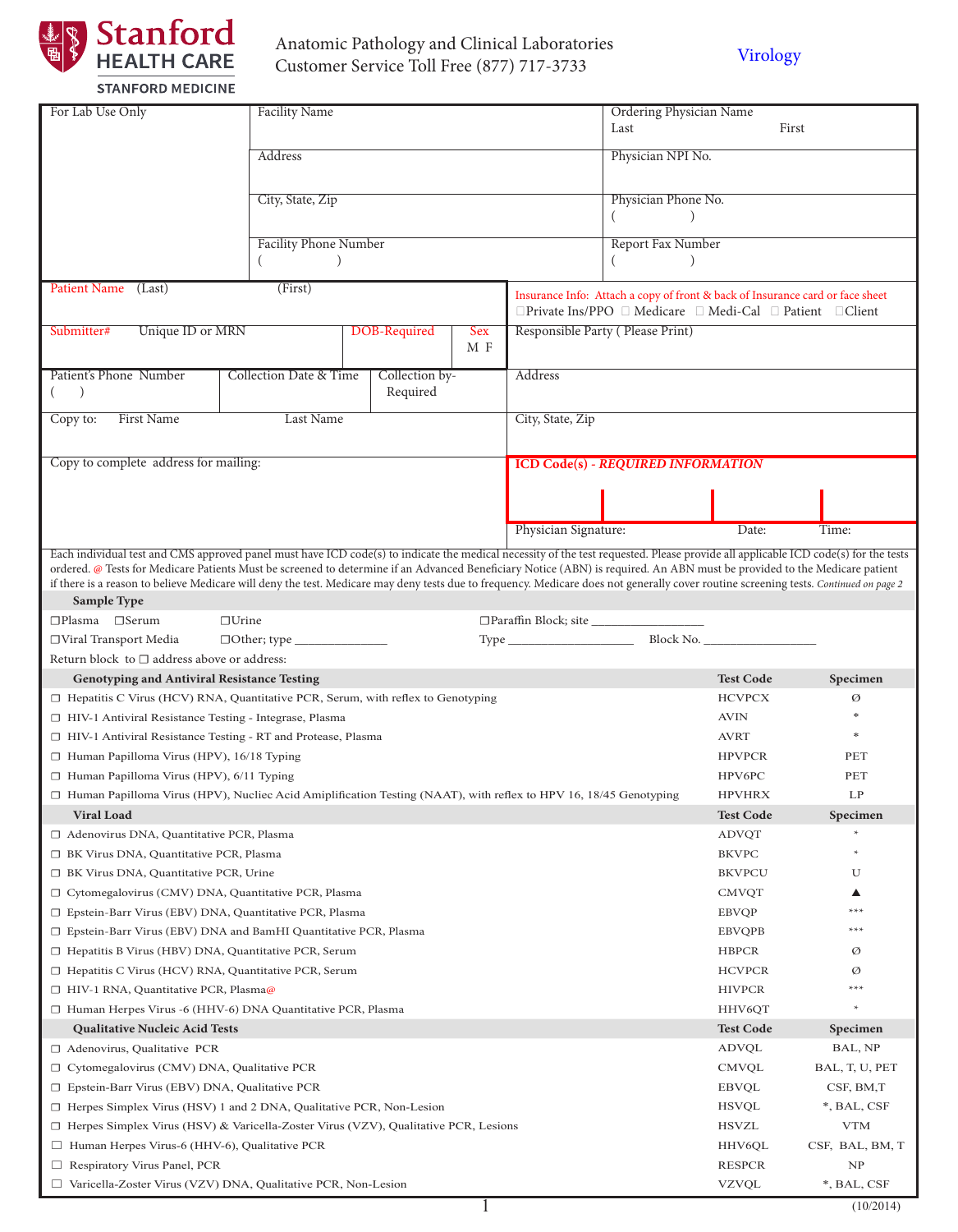| Specimen<br><b>Type</b> | Consult Lab Guide for Specimen Handling at www.stanfordlab.com or call Customer Service at 1 (877) 717-3733                                                                                                                  |
|-------------------------|------------------------------------------------------------------------------------------------------------------------------------------------------------------------------------------------------------------------------|
| Ø                       | - 3 mL Serum Gold-Top/SST tube, centrifuge within 6 hours of collection. Transport refrigerated. If transport is greater<br>than 2 days, centrifuge and transfer serum to a screw-capped tube and transport specimen frozen. |
| $\star$                 | - 3 mL EDTA or ACD Plasma, centrifuge within 6 hours of collection and transfer plasma to a screw-capped tube.<br>Transport refrigerated. If transport is greater than 2 days, transport specimen frozen.                    |
|                         | - 3 mL ACD Plasma, centrifuge within 6 hours of collection and transfer plasma to a screw-capped tube. Transport<br>refrigerated. If transport is greater than 2 days, transport specimen frozen.                            |
| $***$                   | - 3 mL EDTA Plasma, centrifuge within 6 hours of collection and transfer plasma to a screw-capped tube. Transport<br>refrigerated. If transport is greater than 2 days, transport specimen frozen.                           |
| BAL                     | - 4-12 mL Bronchoalveolar lavage (BAL) fluid in a sterile container. Transport refrigerated. If transport is greater than 2<br>days, transport frozen.                                                                       |
| <b>BM</b>               | -4 mL Bone Marrow in Lavender-top tube (EDTA) or a Light-blue-top tube (sodium citrate) or Yellow-top tube Acid<br>Citrate Dextrose Solution A (ACD), transport refrigerated.                                                |
| <b>CSF</b>              | - 3 mL CSF in sterile, leak-proof container, transport refrigerated unless transport will be greater than 4 hours then<br>transport frozen.                                                                                  |
| LP                      | - 4 mL ThinPrep® Liquid Based Pap. Transport at room temperature.                                                                                                                                                            |
| N <sub>P</sub>          | - 1 nasopharyngeal (NP) flocked swab in Viral Transport Media (4MRT). Transport refrigerated. If transport is greater<br>than 2 days, transport frozen.                                                                      |
| <b>PET</b>              | - 3 to 5 paraffin-embedded tissue scrolls at 5-10 µm thickness in a screw cap tube. Transport at room temperature.                                                                                                           |
| T                       | - 5 mm <sup>3</sup> tissue, transport refrigerated.                                                                                                                                                                          |
| U                       | - 2 mL Urine, transport refrigerated. If transport is greater than 2 days, transport specimen frozen.                                                                                                                        |
| <b>VTM</b>              | - 1 flocked or Dacron swab in Viral Transport Media (4MRT). Transport refrigerated. If transport is greater than 2 days,<br>transport frozen.                                                                                |

Ship to:

**Stanford Anatomic Pathology and Clinical Laboratories Attn: Specimen Processing 3375 Hillview Ave Palo Alto, CA 94304 Phone: 1 (877) 717-3733** 

### **If shipping Friday check for Saturday delivery**

Shipper's Responsibility: The shipper is required to comply with the rules and guidelines for transport of medical specimens as set forth by the United States government, the government of the country of origin and international regulatory agencies. Failure to follow instructions for packaging and shipping specimens can result in the delay, loss or destruction of your specimens. Stanford University Medical Center Clinical Laboratories will not be held responsible for any liability attributable to the shipper's improper actions or failure to comply with regulations.

### *Continued from page 1*

Section 1862(a)(1)(A) of the Social Security Act states, "no payment may be made under Part A or Part B for any expense incurred for items or services which are not reasonable and necessary for the diagnosis or treatment of any illness or to improve the functioning of a malformed body member." Tests submitted for Medicare reimbursement must meet program requirements or the claim may be denied. @ This test is subject to Medicare NCD or LCD, coverage is limited to certain diagnoses that support medical necessity.